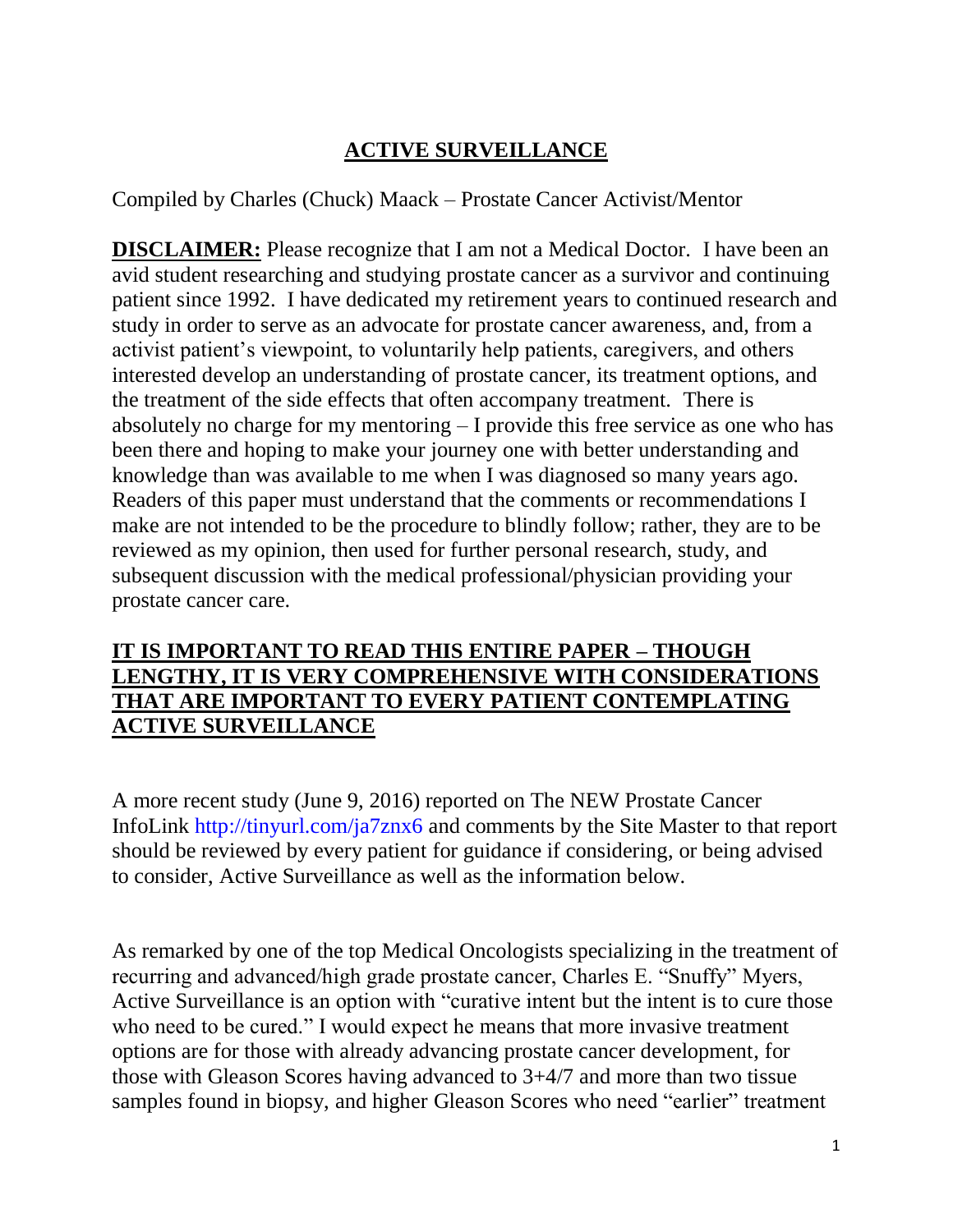in the hope for "cure," but not for those with a Gleason Score of 3+3/6 and some with Gleason Score 3+4/7 who meet "key points" criteria explained in the next two paragraphs. When a man posts a request for comments to the online prostate cancer support lists regarding Active Surveillance he is going to get a multitude of replies from other patients among which will be reasonable suggestions and references as well as many that will include little information, and likely none from a physician. When I save information I try to combine it with other information with the intent to provide more than one reason supporting a choice. One man made note that Medical Oncologist Stephen Strum's remarks (another top specialist specifically in research and treatment of recurring and advanced prostate cancer), below in this paper, appear to be merely philosophizing. I rather see his remarks as providing medical expertise to identify tests that patients and most Urologists may not even be aware and thus would not have even considered. In my opinion, he does so as an experienced, caring physician who has been there, done that, having treated thousands of patients with advanced prostate cancer since 1983, so recognizes the value of those tests in the big picture of a patient's health.

Active surveillance appears to be safer management strategy for prostate cancer patients<http://tinyurl.com/l38mchr>

The following is important to recognize from this paper:<http://tinyurl.com/klnjylh>

"The idea that not all cancers are deadly is already beginning to transform treatment for prostate cancer. As many as 60% of the tumors detected via screening grow so slowly that they pose little threat in a man's lifetime, experts say, and treating them with surgery or radiation carries a substantial risk of impotence or incontinence. About 15% of patients now opt to monitor them instead—and some experts say more could probably do so safely. Read that important piece of information again: "**AND TREATING WITH SURGERY OR RADIATION CARRIES A SUBSTANTIAL RISK OF IMPOTENCE OR INCONTINENCE."** This recognition for those men who are diagnosed from biopsy with Gleason 3+3/6, stage T1c, and even those with Gleason 3+4/7 and only one or two tissue samples showing evidence of prostate cancer in low

percentage development, is important in view of otherwise likely to experience the side effects identified with invasive treatment when their cancer development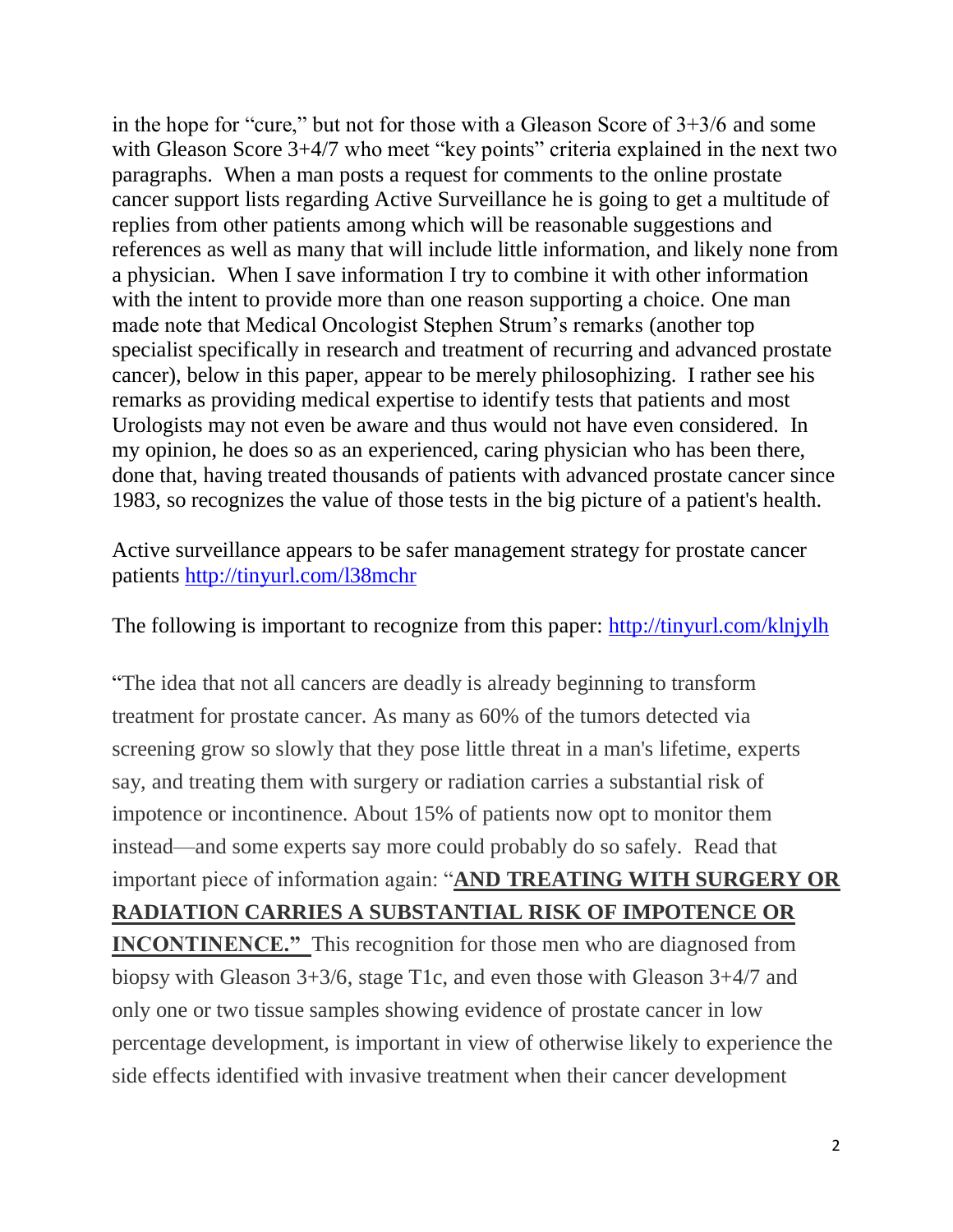could take many months to several years before elevating to the necessity of such treatment.

Some urologists even propose calling prostate tumors with a Gleason score of 6 or below "benign lesions"—although others note that that would mean half of the men treated for prostate cancer in the past 20 years didn't have cancer after all."

A December 2014 paper<http://www.practiceupdate.com/journalscan/14909> concludes that "**"AA (African American) men with "low risk" prostate cancer, especially those considering active surveillance, should be counseled that their recurrence risks can resemble those of whites in higher risk categories."** Thus, Active Surveillance should likely NOT be considered for these men. This is further confirmed by this paper:

<http://www.ncbi.nlm.nih.gov/pubmed/24392353>

reporting that African American men diagnosed with prostate cancer, no matter at what level, are at "high risk" for more aggressive disease, they should likely opt for a treatment option to address their diagnosis rather than Active Surveillance.

[New data \(2015\) from Johns Hopkins on outcomes after active](http://prostatecancerinfolink.net/2015/09/01/new-data-from-johns-hopkins-on-outcomes-after-active-surveillance/) surveillance <http://tinyurl.com/qyy67ua>

As noted: "*Men with favorable-risk prostate cancer should be informed of the low likelihood of harm from their diagnosis and should be encouraged to consider surveillance rather than curative intervention."*

Active Surveillance is receiving more support as a viable option. Men who meet the criteria for Active Surveillance should be explained at least some of the information provided in this paper.

A recent report [http://jurology.com/article/S0022-5347\(13\)05475-X/fulltext](http://jurology.com/article/S0022-5347(13)05475-X/fulltext) found that despite a Gleason Score of 3+3/6 from biopsy, pathology of the surgically removed prostate gland was found to be of higher score. Their conclusions were that older men, men with higher PSA levels at diagnosis, a PSA density over 0.15ng/ml/cm3 (divide PSA level by gland volume), palpable disease on digital rectal examination (DRE), and extent of cancer over 4mm on biopsy were NOT appropriate candidates for Active Surveillance. PLEASE REMEMBER THESE KEY POINTS! If you are "older," and I would see that as 65 and over (sorry men,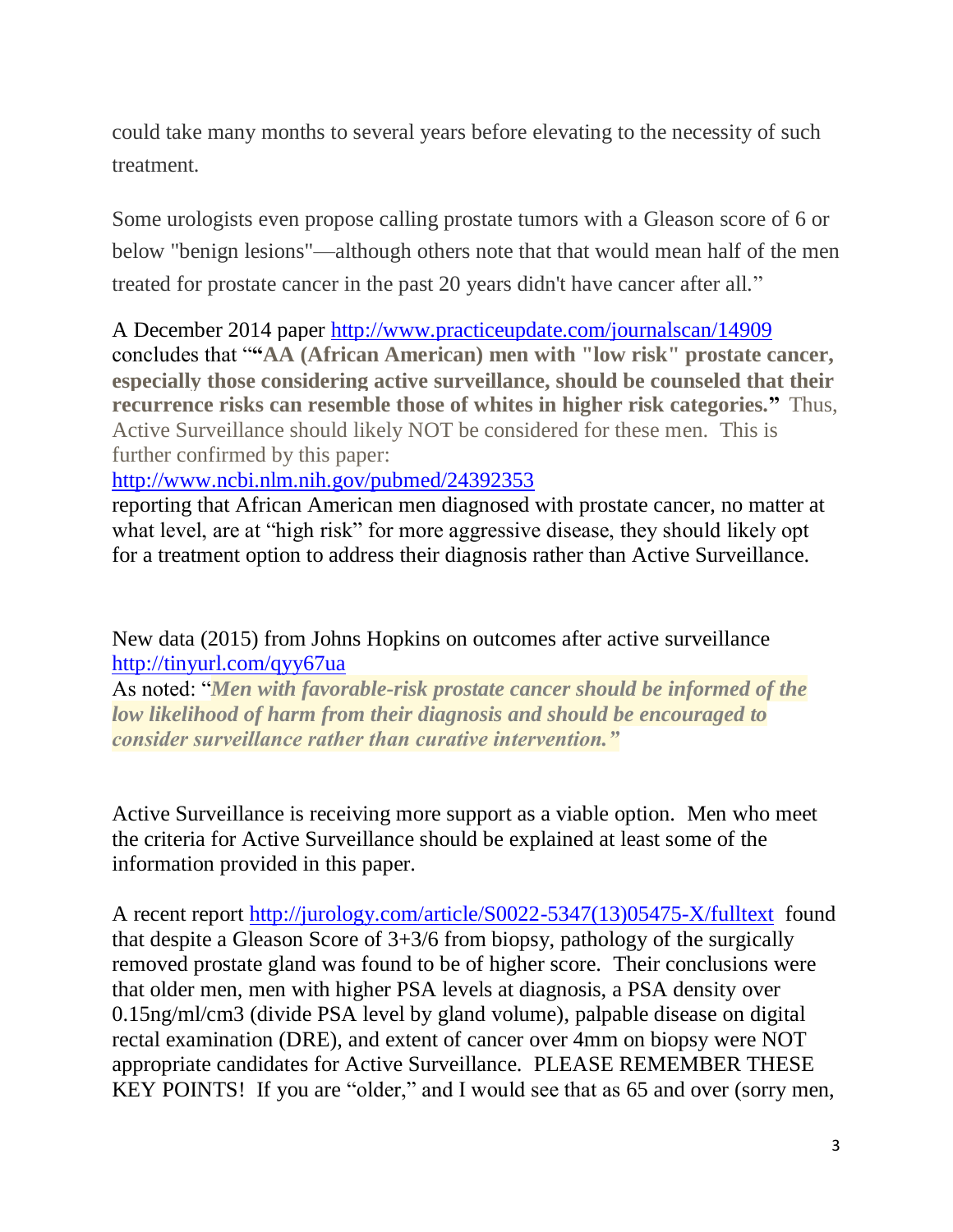have to face it) or even a few years younger if experiencing other health conditions; if you have higher PSA levels at diagnosis (certainly 10ng/ml or higher); if your PSA density (measured by dividing your PSA level by gland volume/size) is over 0.15ng/ml/cm3; if rectal examination feels a nodule or hardness; and if a tissue/core sample from biopsy with evident prostate cancer is over 4mm; all are key points that would indicate Active Surveillance should NOT be an option. Additionally, the number of tissue samples extracted in biopsy should be a minimum of 10, and some physicians may prefer 12 to 16 extractions. There are a few recent papers wherein a study indicated that biopsy tissue core sampling of 10 is as efficient as extracting 12 or 16 tissue samples. See: <http://tinyurl.com/q8vywkg>

Some physicians suggest "mapping" or "saturation" biopsy for a better coverage of the prostate gland. If recommended make certain your health insurer will cover the procedure.

"Mapping Biopsy" – See <http://www.sciencedaily.com/releases/2014/02/140204154308.htm>

"Saturation Biopsy" – See <http://prostate-cancer.med.nyu.edu/faqs/faqs-screening-biopsy#19>

Knowing the location from which tissue samples were extracted in biopsy that showed evidence of prostate cancer presence is also important since from margin areas could indicate the possibility of extension to seminal vesicles or lymph nodes, wherein moving to surgical removal or radiation may be more appropriate.

Those considered more likely to not have adverse Gleason Scores following prostate gland removal and better candidates for Active Surveillance were those who showed no evidence of any of the criteria listed as "key points," above.

One study indicates that patients with Gleason Score 3+3/6 with PSA levels of 10 or over can still be candidates for Active Surveillance if the prostate volume (size) is high; yet, this argues against the safer consideration of using a PSA density over 0.15ng/ml/cm3 (divide PSA level by gland volume) as the cut-off point wherein Active Surveillance would not be appropriate. See: <http://tinyurl.com/oyqxqj6>

Patients who meet the foregoing criteria as candidates for Active Surveillance but **are considering to rather move on to a more invasive treatment option should**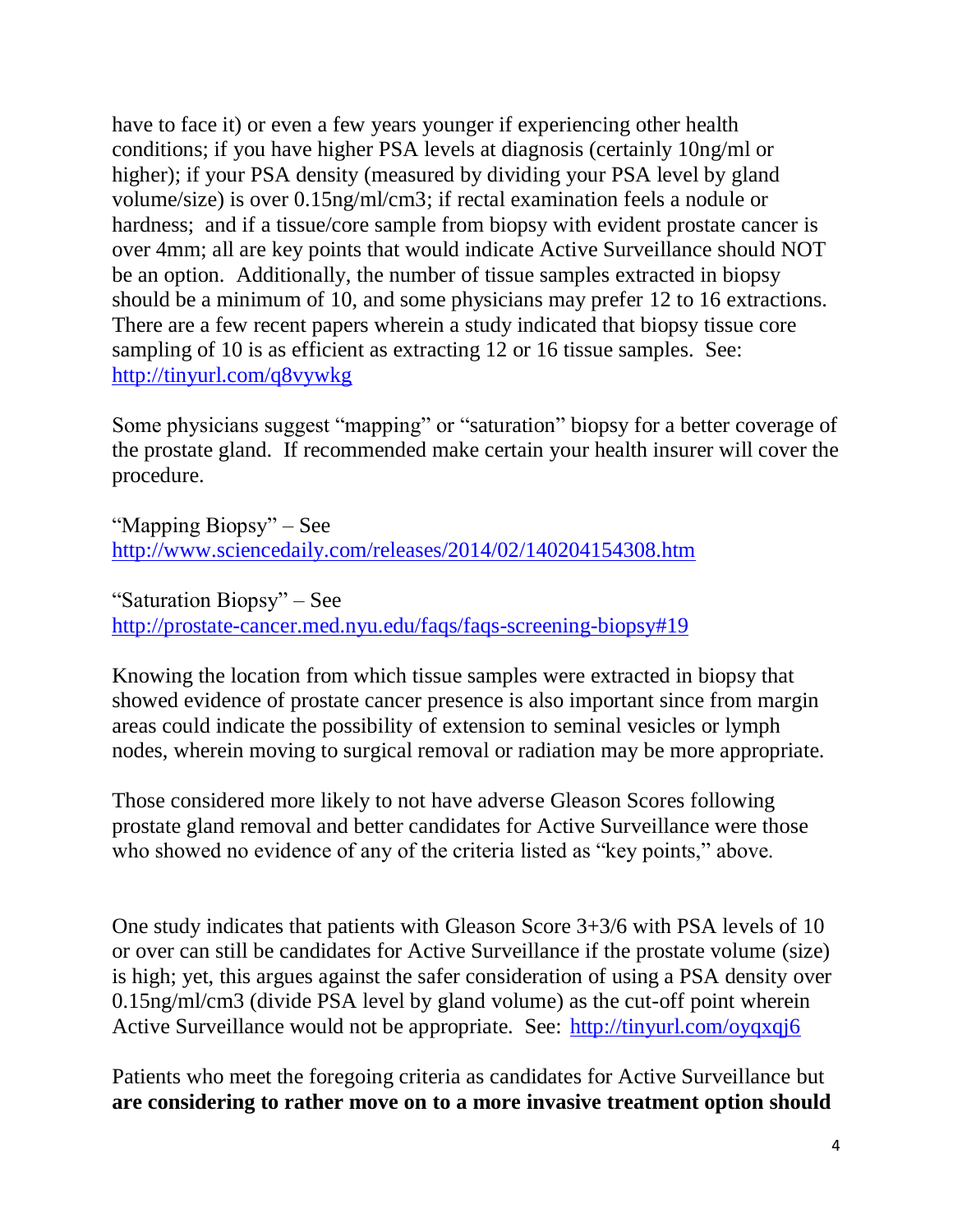**recognize that with surgical removal of or radiation to the prostate gland, there will be side effects accompanying those treatment options that can include up to a year or more dealing with incontinence as well as erectile dysfunction**. These side effects can resolve early on for some men (younger more likely), take months to a few years for others, or never resolve for yet others. In any case, the side effects can be treated to hopefully help the condition experienced, but why choose to go for immediate treatment and these accompanying side effects any earlier than absolutely necessary?

A recent report (February 2015)<http://tinyurl.com/n47lfzu> using patient results from 2008 and 2009 came to this conclusion regarding erectile dysfunction as well as incontinence following surgical removal of the prostate gland and should serve as your forewarning that either may not return as rapidly as you might expect:

# **Results**

 The study showed that before radical prostatectomy, urinary incontinence of various severity grades was reported in 18.8, postoperatively in  $63.0\%$  (p < 0.001) and erectile dysfunction of various degrees was reported in 39.6 at baseline compared to 80.1% 12 months postoperatively ( $p < 0.001$ ).

With low grade, early developing prostate cancer, a protocol should be developed between physician and patient for close attention to regularly scheduled diagnostic testing and DRE examination so that should the cancer begin to become more aggressive in development, the move to more invasive treatment would still be sufficiently timely to nip that development in the bud.

According to the following paper titled "Black American Men With Very Low Risk Prostate Cancer Have Distinct Foci Distribution," there are well established disparities in prostate cancer outcome between African-American and Caucasian men, however, the precise reasons for these disparities remain largely uncharacterized. This study evaluated pathologic findings at radical prostatectomy in men classified as having very-low-risk disease by NCCN criteria and found that African-American men were more likely to have significant prostate cancer. Interestingly, African-American men were also more likely to harbor anterior zone tumors than were their Caucasian counterparts. These data suggest that anterior zone sampling is indicated in African-American patients undergoing prostate biopsy for either elevated PSA or for prostate cancer on active surveillance. See: <http://tinyurl.com/n85mbjk>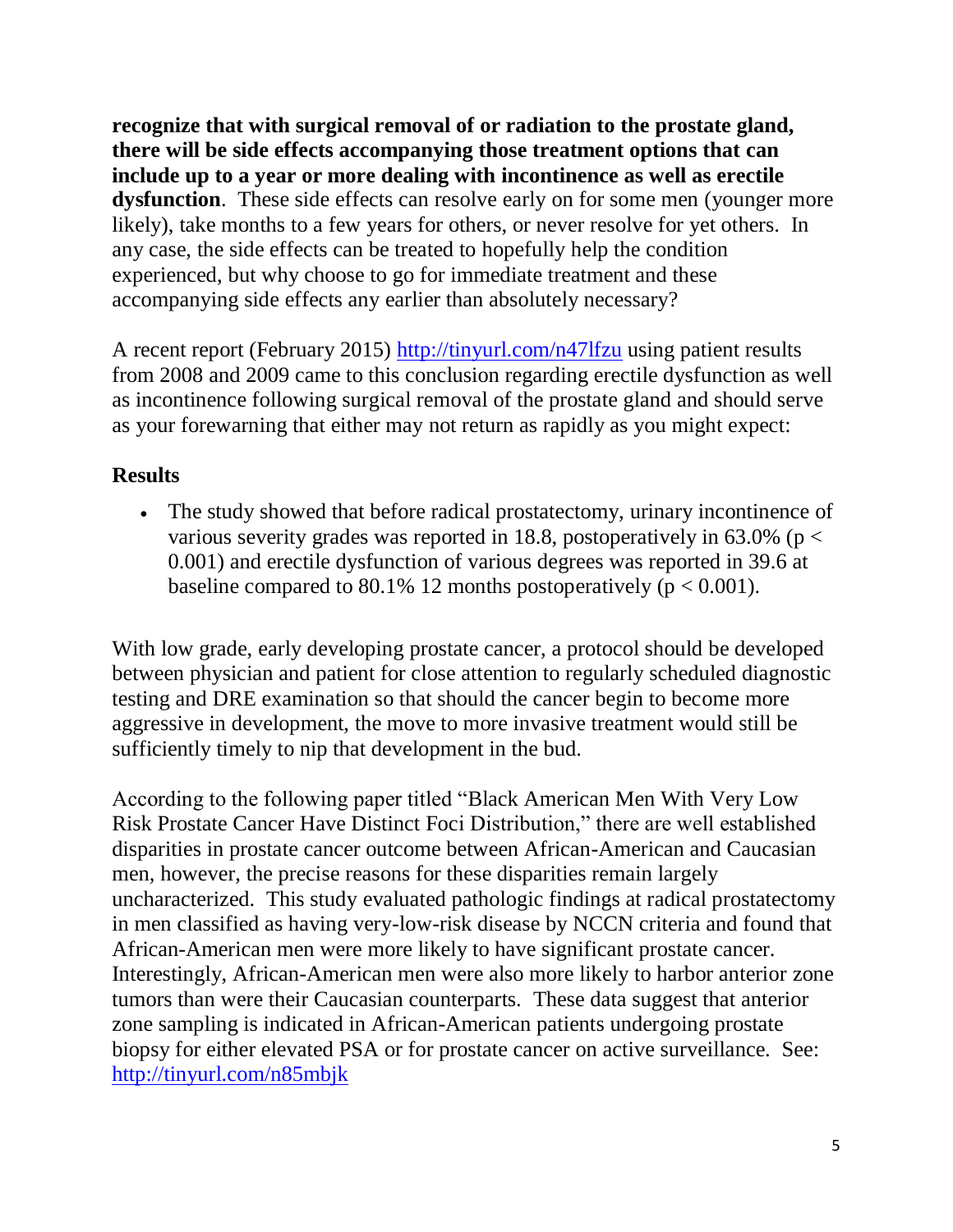Urological Oncologist Peter Carroll, UCSF, regarding Active Surveillance: <http://tinyurl.com/o3suufe>

It would be reasonable to make sure your appearing low grade prostate cancer is non-aggressive; this could be determined by both a TMPRSS2-ERG and PCA3 urine test. Info here, and discuss with your physician:

<http://www.ncbi.nlm.nih.gov/pubmed/23515404>

More regarding the TMPRSS2-ERG test:

All HGPIN (High-Grade Prostatic Intraepithelial Neoplasia) are not equal.

When learning of a patient being scheduled for a biopsy of his prostate gland, recommend he request that if High-Grade Prostatic Intraepithelial Neoplasia (HGPIN) is present that it be tested for the presence of the protein ERG. A recent study/trial determined that this presence from biopsy found that 53 percent of men whose prostate biopsies showed expression of ERG protein developed invasive prostate cancer, compared to 35 percent of men whose biopsies were ERGnegative. All of the biopsies were classified as having HGPIN, which are lesions that may or may not morph into cancer. The prostate cancer-specific ERG protein overproduction results from the fusion of two genes, leading to a chimeric gene referred to as TMPRSS2-ERG that is present in over half of the 230,000 prostate cancers diagnosed in the United States each year. Investigators found ERG expression in about 11 percent of participants' biopsies, and over time, increasing numbers of these patients developed invasive prostate cancer — about 15 percent within the first year of the three year-trial, 37 percent at year two, and 53 percent at year three.

Please click on the following for a more comprehensive explanation:

[http://www.physiciansnews.com/2013/12/04/protein-found-in-biopsies-shows](http://www.physiciansnews.com/2013/12/04/protein-found-in-biopsies-shows-increased-prostate-cancer-risk/)[increased-prostate-cancer-risk/](http://www.physiciansnews.com/2013/12/04/protein-found-in-biopsies-shows-increased-prostate-cancer-risk/)

For those patients showing evidence of HGPIN containing ERG, despite no presence of prostate cancer cell development, it would be prudent for regularly scheduled diagnostics and close attention/monitoring by both patient and physician. For those showing evidence of only low development of prostate cancer, Active Surveillance may not be appropriate in view of the likelihood of their disease being more aggressive as well as invasive if not tended to early on.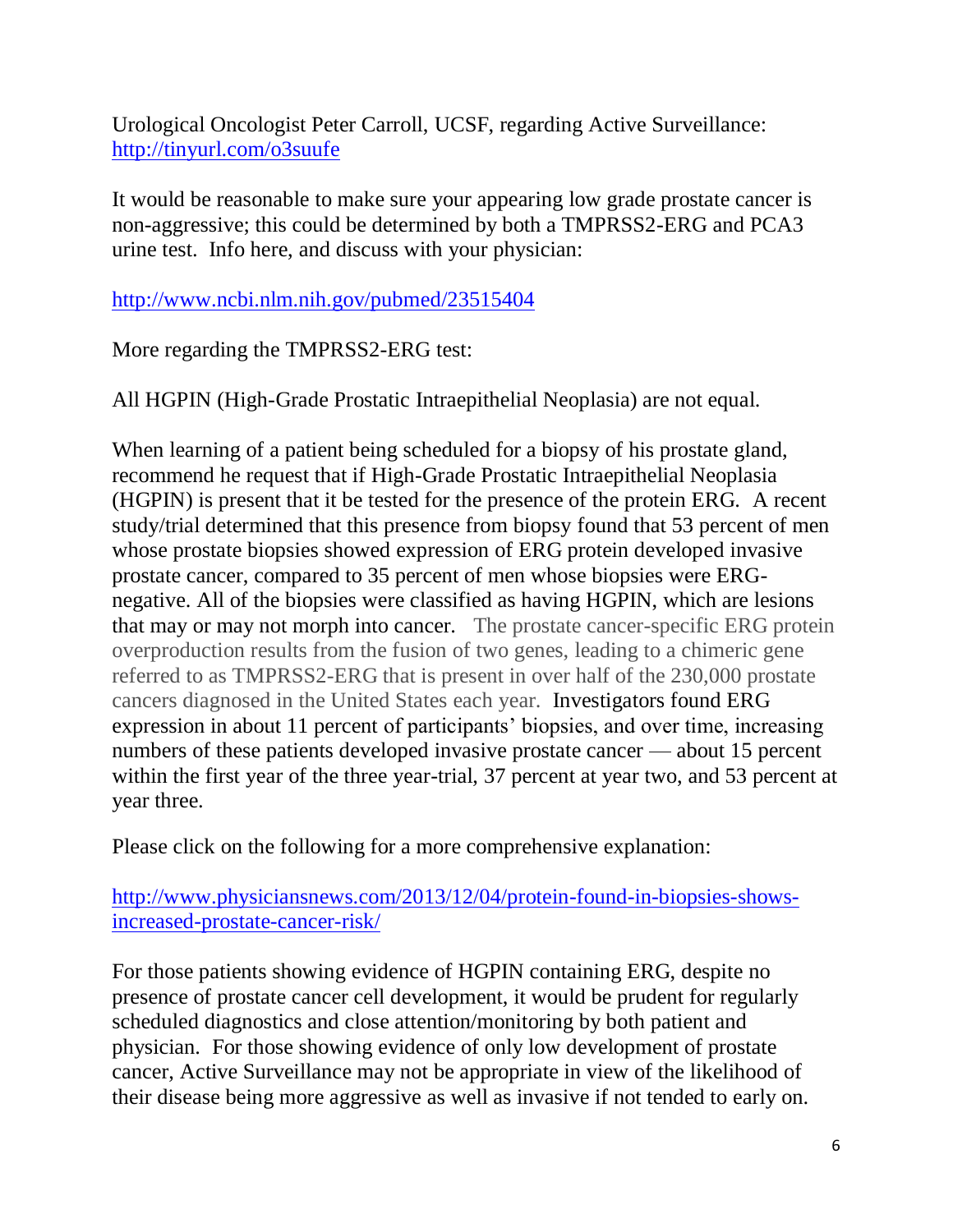# From another source, the *14th Annual Meeting of the Society of [Urologic](http://www.urotoday.com/index.php?option=com_content&Itemid=1759&id=1503&lang=en&layout=blog&view=category) [Oncology](http://www.urotoday.com/index.php?option=com_content&Itemid=1759&id=1503&lang=en&layout=blog&view=category) (SUO) "Extraordinary Opportunities for Discovery""*

Christopher Barbieri, MD, PhD, described clinical experience of the combination of both PCA3 and TMPRSS2-ERG (T2-ERG). PCA3 is an FDA-approved test which measures an RNA which can be detected in urine after attentive (attentive DRE meaning somewhat vigorous gland massage) DRE as it is normalized to the amount of mRNA which codes for PSA. TMPRSS2-ERG is a recurrently identified translocation which is found in 50% of all men with prostate cancer. It is also found in 90% of all prostate tumors if multifocality is taken into account. Both of these tests have a significant incremental gain in predictive power of standard clinical nomograms which include PSA, age, and DRE. Although T2-ERG is not FDA-approved, it is available as a sendout test to the University of Michigan. John Wei, MD, MS, then highlighted several other studies corroborating its improvement in predictive value in this setting.

A paper titled "Active Surveillance Compared With Initial Treatment for Men With Low-Risk Prostate Cancer" in presenting a statistical decision analysis for treatment of low-risk prostate cancer (PSA less than 10, Gleason 3+3, 1 to 2 positive cores, less than 50% of a core positive) concluded that, in terms of quality of life and risk of progression, Active Surveillance has the best outcome; although more recent reports see percentages of core positive cancer to be considered for Active Surveillance should be much lower (the 15% maximum mentioned earlier) Second was brachytherapy, followed by external radiation (IMRT), and then radical surgery.

The multi-institution study with 10 co-authors was published in the December 2010 issue of the Journal of the American Medical Association (JAMA). The study was directed at 65 year-old men and, using an extensive review of published studies, developed statistical models of the results on quality of life for the four options. A pdf of the paper is available at:

<http://www.ncbi.nlm.nih.gov/pmc/articles/PMC3055173/pdf/nihms275322.pdf>

Alan W. Partin, M.D., of Johns Hopkins Cancer Center in Baltimore provides their criteria for Active Surveillance:

<http://www.practiceupdate.com/Explore/ExpertOpinion/?id=312>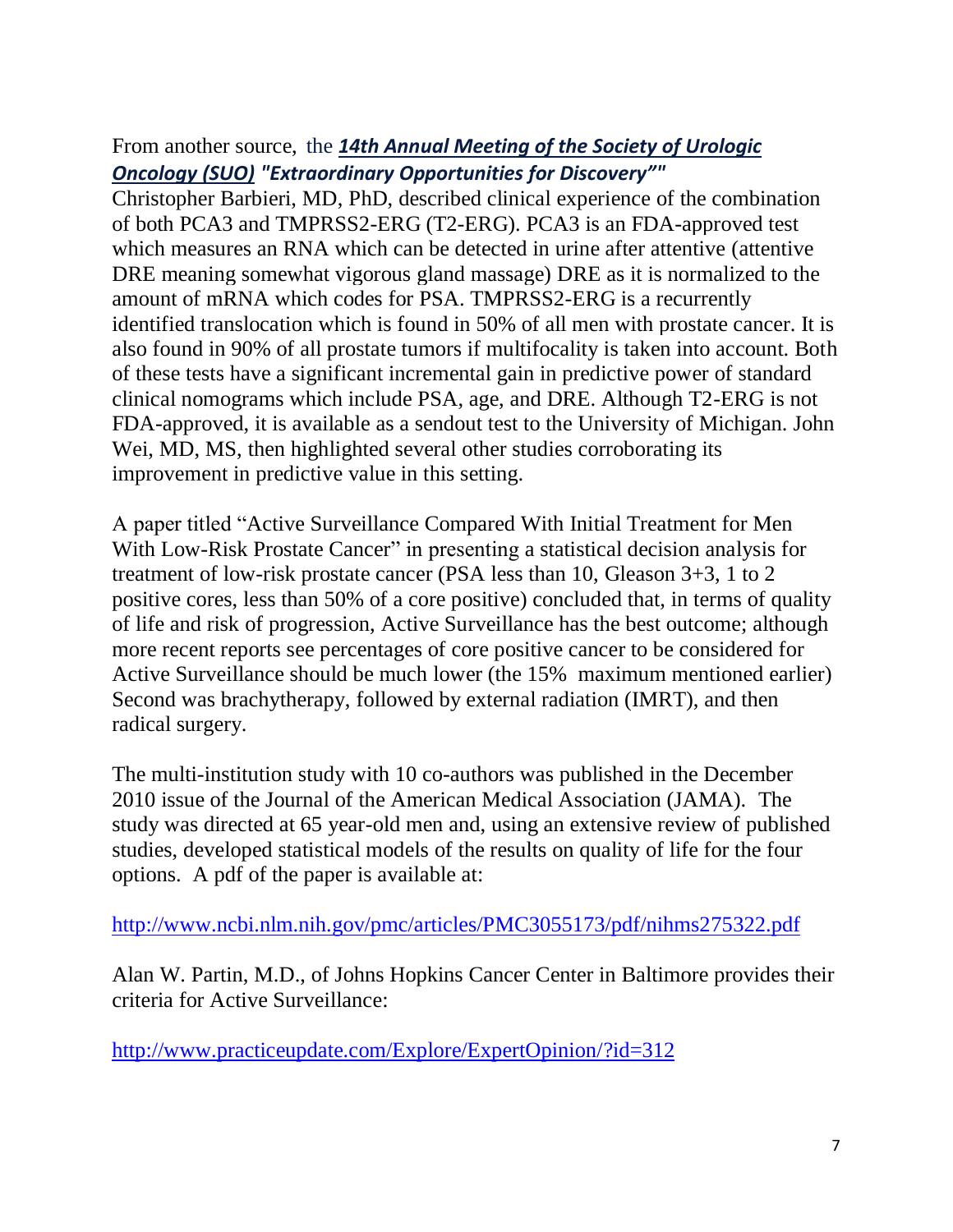For men contemplating Active Surveillance, I believe the information in the following should be reviewed:

### **<http://tinyurl.com/3b327ss>**

In my opinion, this, too, is important for new patients to read to better understand the challenges patients face with many physicians who have different opinions regarding whether or not Active Surveillance should be considered or even explained to their patient:

What's Impeding Active Surveillance in Prostate Cancer? 'Time and Empathy' Needed

#### <http://www.medscape.com/viewarticle/748782>

Here is a more recent paper:

Study: Dutasteride Helps Men Undergoing Active Surveillance for Prostate Cancer <http://tinyurl.com/8ys7fo7>

And more in this regard here:

Active Surveillance of Very-low-risk Prostate Cancer in the Setting of Active Treatment of Benign Prostatic Hyperplasia With 5α-reductase Inhibitors <http://www.goldjournal.net/article/PIIS0090429513001714/abstract?rss=yes>

## "Conclusion

Active surveillance of very-low-risk PCa in the setting of 5-ARI therapy for benign prostatic hyperplasia appears to be a safe therapeutic option, because most (57 of 82; 70%) patients maintained very-low-risk PCa or had negative follow-up biopsies during a 3-year follow-up period. Complementary to the Prostate Cancer Prevention Trial, our results indicate that 5-ARI therapy increases prostate-specific antigen sensitivity and can aid the clinician in appropriately targeting biopsies."

Other links regarding Active Surveillance:

**<http://tinyurl.com/3jgxgpj>**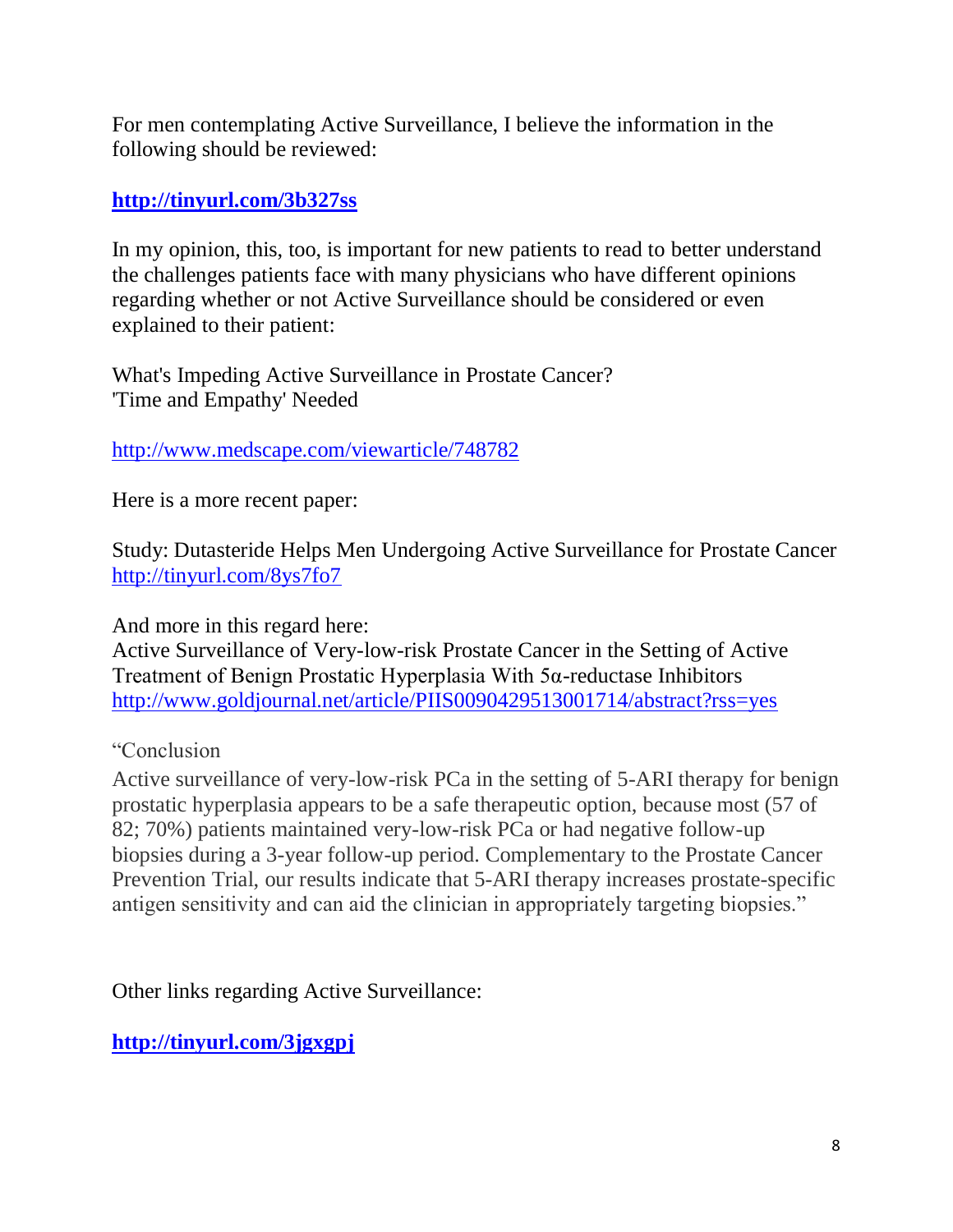## **<http://tinyurl.com/4qgzx6q>**

#### <http://www.nccn.org/about/news/newsinfo.asp?NewsID=235>

But now read the following, because I find it important the patient review pros and cons, and most in this paper regarding what should be important if deciding to follow the Active Surveillance option:

The paper referred to below certainly causes concern when we see so many papers that are now encouraging Active Surveillance (AS) when a patient's diagnostics indicate reasonably low PSA, only two or three tissue samples from biopsy identified with Prostate Cancer presence of less than 15%, and prostate gland close to normal size; in fact, physicians have been chastised for "over-treating" patients in this category by recommending early intervention with surgical removal or radiation. Take a read:

New Way to Predict Prostate Cancer Severity—Size of Prostate

## <http://tinyurl.com/6lr24sk>

Which states: "Smaller prostates were more likely to evolve into more serious, aggressive disease."

And: "prostate was assessed among 1,251 prostate cancer patients at the Vanderbilt Medical Center who were initially classified as having low-risk disease based on a biopsy. Of these men, 31% had a more severe form of prostate cancer after a final pathology assessment post surgery."

A study by physicians at Memorial Sloan Kettering Cancer Center in NYC determined that it is important that patients who have begun Active Surveillance based on biopsy results, should have an endorectal MRI six months later, then confirm the results of that MRI with another biopsy. In 20% of 388 patients evaluated, their Gleason Score was upgraded and treatment considerations were in order. See: **<http://tinyurl.com/8fm6muu>**. If this source is no longer available, the study is in the Journal of Urology in one of the 2012 editions.

Younger men in good health and otherwise eligible for Active Surveillance may rather see surgical removal a preferred option since they are more likely to experience earlier recovery of the incontinence and erectile dysfunction side effects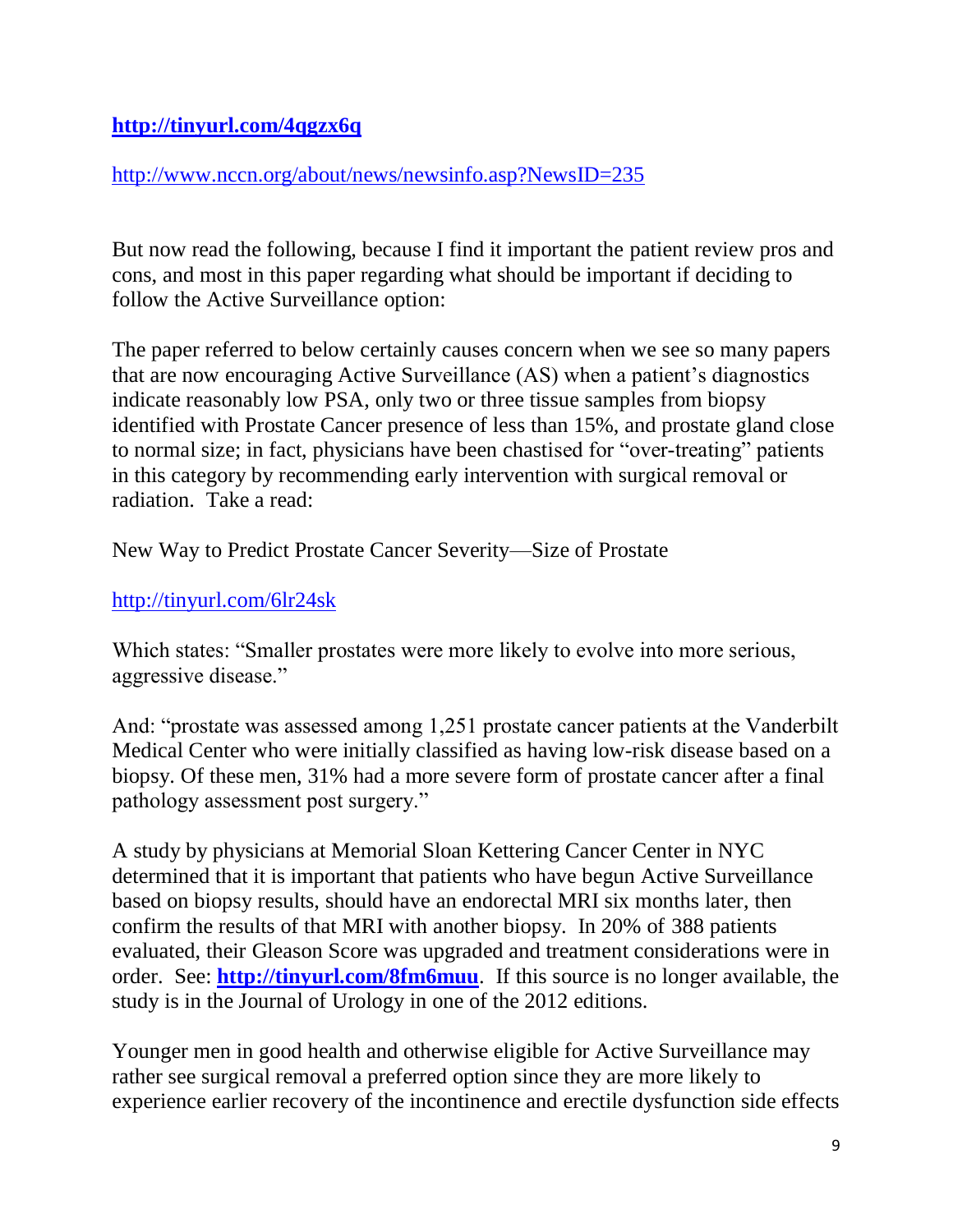that accompany this option as well as successful eradication/removal of all cancer cells. Recovery appears more difficult as we age and begin experiencing other health issues. In any event, it is always important to seek out physicians with years of experience and several hundred procedures under their belt and performed on a regular basis.

Now, should you opt for Active Surveillance, study the following closely to be prepared to thoroughly discuss the recommendations with your treating physician and question why he would not concur with these reasonable considerations:

It appears that patients considering Active Surveillance should request that tissue samples from biopsy have immunohistochemical staining with H&E, P63/AMACR and Ki-67, since the Ki-67 biomarker is a proliferation antigen that is detected by this process. When a tumor cell tests positive for Ki- 67, the tumor is actively growing. In a study, when greater than 7.1% of the tumor cells stained for Ki-67, there was a significantly increased risk of distant metastasis and death due to prostate cancer. See: **<http://tinyurl.com/p3a6xo>** and **[http://tinyurl.com/odbf7u.](http://tinyurl.com/odbf7u)** The foregoing biomarkers can be tested by Bostwick Laboratories, see: <http://tinyurl.com/bqllxck>

Active Surveillance with delayed treatment appears to also be a safe option for younger men with low-risk prostate cancer, though I believe more so for older men (as noted earlier, younger men in otherwise good health may be better candidates for earlier intervention prior to aging and the health issues that more often rise with that aging). To track progression, PSA was measured every 3 months (I must add here that with the PSA check, it is very important to also include a digital rectal exam/DRE since too often though there is not significant change in PSA there may be progressive development in the gland that will be noted by the DRE), transrectal ultrasound (TRUS) was performed every 6 to 12 months, and repeat prostate needle biopsy was done at 12- to 24-month intervals. (PLEASE NOTE: In men undergoing active surveillance, the anterior region of the prostate as well as the top of the gland should be specifically sampled on repeat biopsies.) Progression was defined as PSA velocity greater than 0.75 ng/mL/yr, a rise in Gleason score, or greater than 50% increase in lesion size on TRUS. (My note: Which would indicate the time when a treatment option would be determined)

## <http://www.cancernetwork.com/article/showArticle.jhtml?articleId=201300285>

You should also be aware of concern with repeated biopsies as explained in this paper: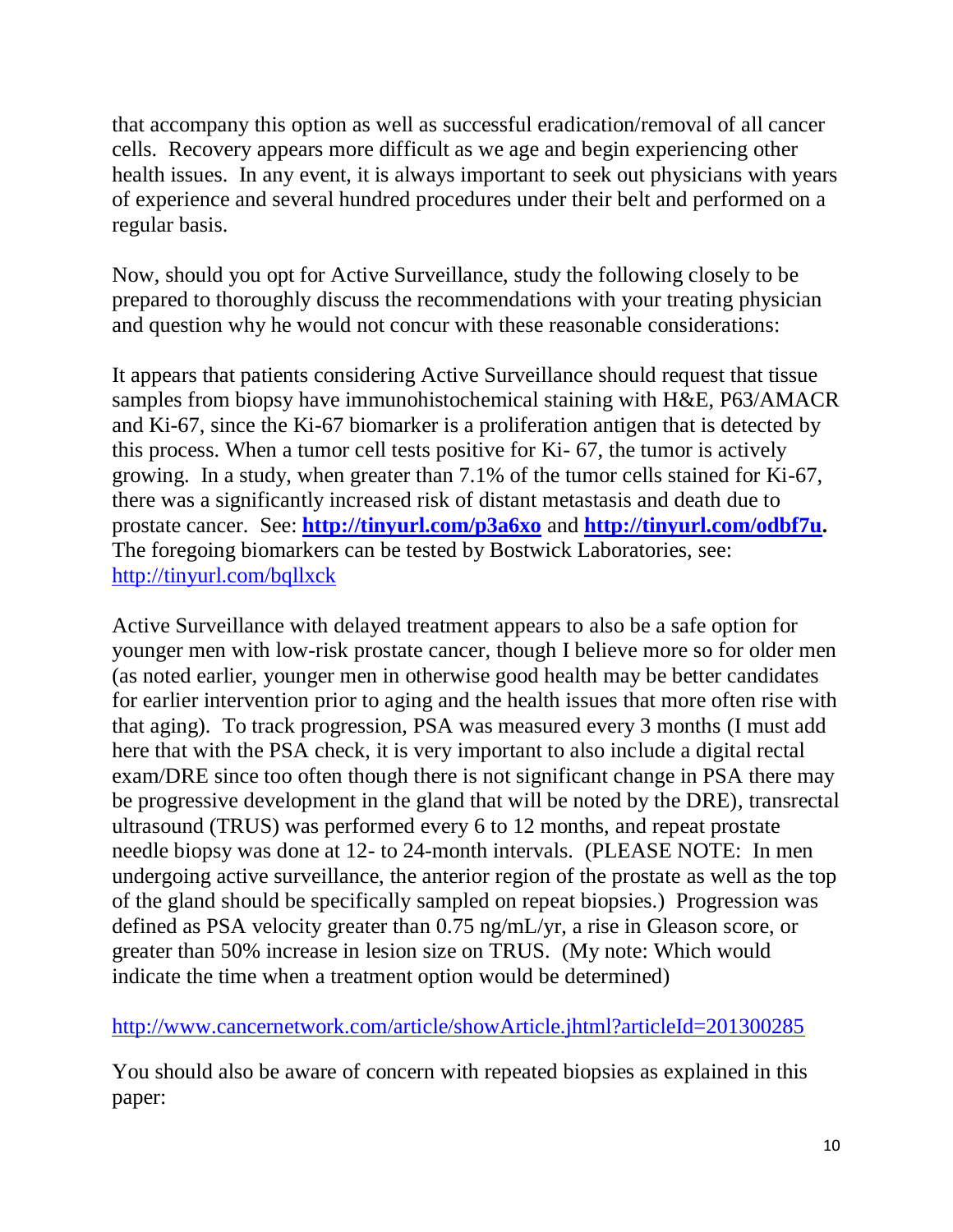The Impact of Repeat Biopsies on Infectious Complications in Men with Prostate Cancer on Active Surveillance

### [http://www.jurology.com/article/S0022-5347\(13\)05336-6/abstract](http://www.jurology.com/article/S0022-5347(13)05336-6/abstract)

In recognizing this concern of possible infection from repeated transrectal biopsies, I researched and compiled this consideration:

"Transperineal template prostate biopsies (TPTPB) in men with raised PSA despite two previous sets of negative TRUS-guided prostate biopsies"

#### <http://www.ncbi.nlm.nih.gov/pubmed/24337167>

#### *"CONCLUSION:*

TPTPB is associated with a high rate of clinically significant prostate cancer diagnosis (58 %) in men with raised PSA despite two previous sets of negative TRUS biopsies."

Interestingly, we rarely see the use of TPTPB performed as a biopsy procedure to determine the presence of developing prostate cancer, yet this is a more sanitary procedure that avoids the possibility of infection that has been known to occur with TRUS biopsies.

In this regard, I compiled the following information regarding TPTPB:

As Dr. Chodak explained in his video presentation

<http://www.medscape.com/viewarticle/803599> wherein a study from California investigators used rectal swabs prior to prostate biopsy, and if the swabs demonstrated that patients had bacteria resistant to the quinolones, they received targeted antibiotic prophylaxis that greatly reduced the infection rate and a reasonable added cost that would likely be covered by Medicare and other health insurers, this could be considered to hopefully avoid infection that can occur via rectal biopsy.

A biopsy procedure available to those men adamantly anti-biopsy via the rectum or fearful of side effects that are known to occur by this method, is the perineal approach via the perineum but I am not certain that Medicare or other health insurers cover the cost of the procedure because it is more involved and costly compared to the "usual" biopsy approach. As noted in this paper,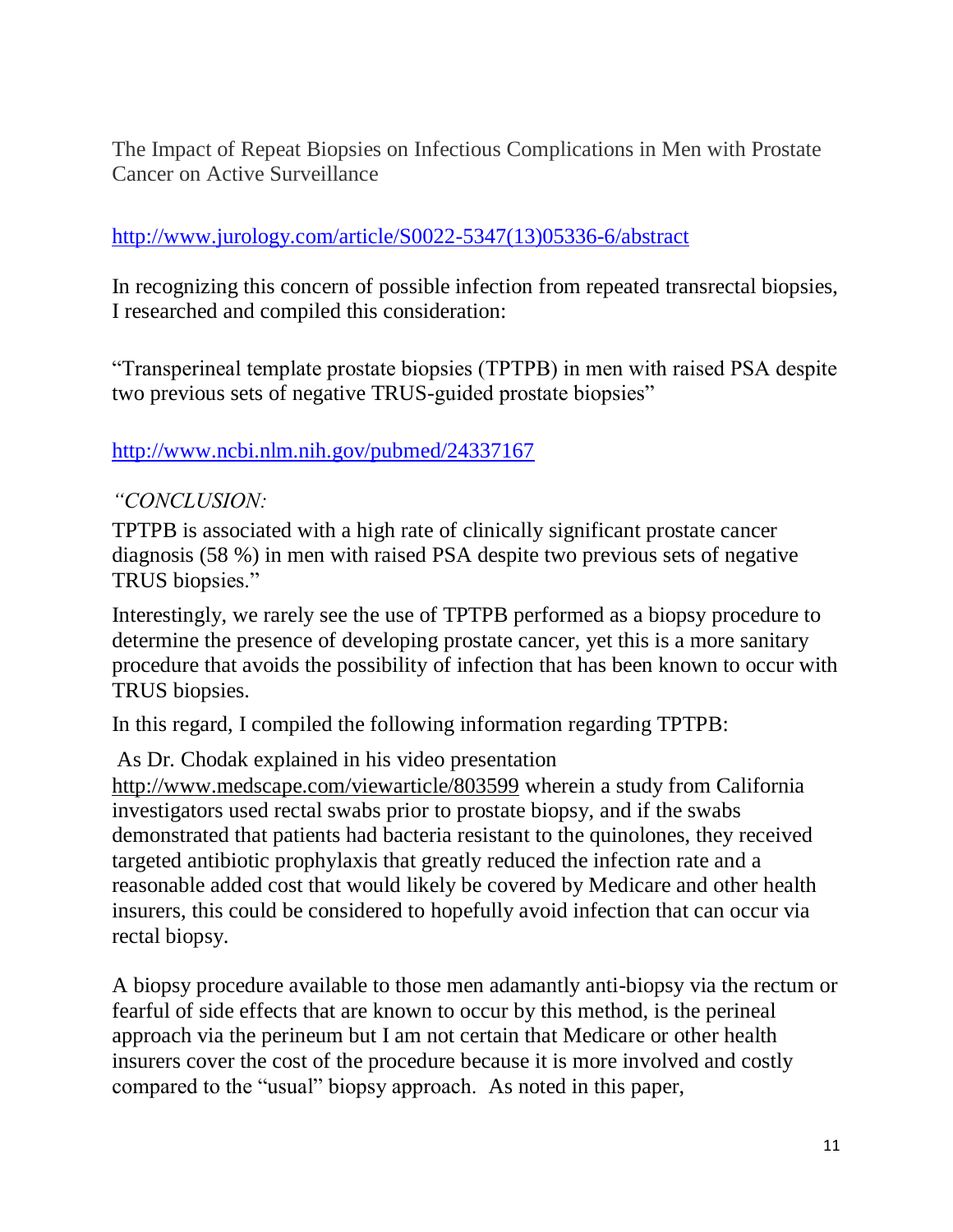[http://tinyurl.com/nj5pk4o,](http://tinyurl.com/nj5pk4o) this "technique has many advantages, the first of which is its increased ability to identify occult or "hiding cancers". Our research and the research of others have clearly demonstrated that the transrectal biopsy does miss a significant percentage of cancers that occur in the anterior or front portion of the prostate. Our data in over 2,200 patients suggests that as high as 40% of patients are thought not to have malignancy, but indeed do have malignancy. Our group has previously published this information in Urology and the Journal of Urology. (and please note) The second advantage to having a prostate biopsy using the perineal approach is that the infection rate is essentially 0%. This is simply because the rectal wall or rectum in general is not penetrated by the biopsy needle." Certainly a preferable procedure by many to be discussed with one's Urologist as well as determine if one's health insurance will cover this alternate but obviously safer biopsy procedure since the equipment and Urologist time involved likely makes this procedure more expensive.

Prostate Calculator to have some idea of your status based on your diagnostics:

#### [http://www.prostatecalculator.org](http://www.prostatecalculator.org/)

And here is another regarding the recommended PCA3 test for those considering the Active Surveillance approach:

May 12, 2008 — The urine test for the PCA3 gene, already marketed for use in diagnosing prostate cancer, could also be useful in prognostication. It might have clinical application in selecting men with low-grade and low-volume tumors who would be suitable candidates for active surveillance, say researchers writing in the May issue of the *Journal of Urology*.

Full article:

#### [http://www.medscape.com:80/viewarticle/574379](http://www.medscape.com/viewarticle/574379)

One of the foremost pathologists in the nation regarding prostate cancer, David Bostwick of Bostwick Laboratories, provides the PCA3 test – marketed as PCA3Plus. May I suggest that you review the URL below to learn more about this innovative test and consider this addition to your testing if considering Active Surveillance. You can then arrange with your local physician to do the required DRE massage of your prostate gland followed by a urine sample to then be sent to Bostwick Laboratories,. I have been advised by a representative of Bostwick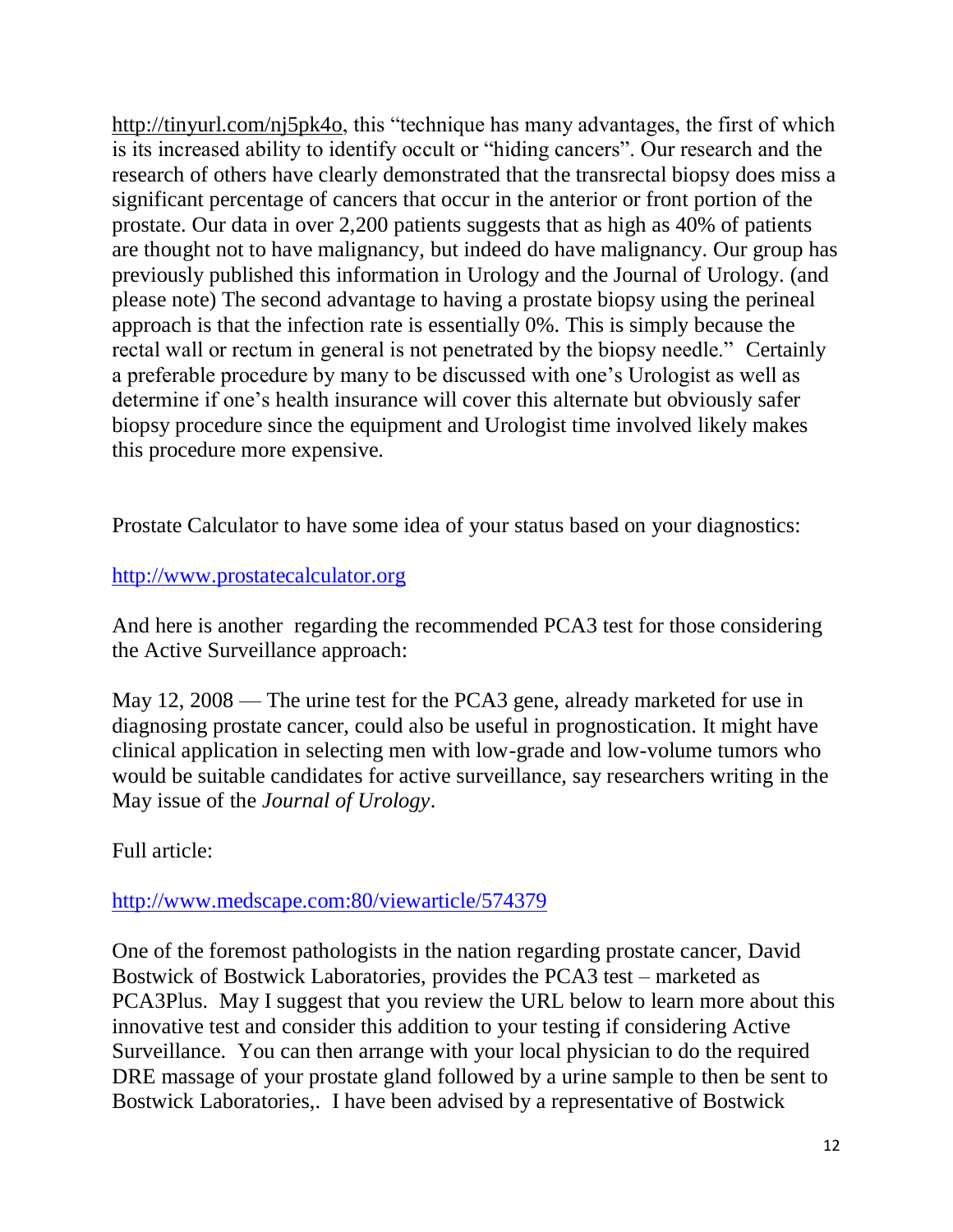Laboratories that the PCA3Plus test is covered by Medicare. For patients without insurance or whose insurance may not cover the cost of this test, the test costs approximately \$150.00. Here is info re PCA3Plus to identify the presence of prostate cancer and you can contact Bostwick Laboratories if you want to learn more: <http://tinyurl.com/cwx634m>

#### **Bostwick Laboratories/ Pathologist David Bostwick Virginia - Corporate Headquarters**

4355 Innslake Drive Glen Allen, VA 23060 Phone: 1-800-214-6628 [https://www.bostwicklaboratories.com](https://www.bostwicklaboratories.com/) Fax: 804-288-6568

**Active Surveillance may spare two-thirds of men with early prostate cancer the side-effects of treatment, without compromising their survival.** Continuing studies seek to identify the optimum schedule of PSA testing and repeat biopsies, the appropriate indications for intervention, the long-term efficacy of surveillance in comparison with immediate radical treatment. Active surveillance provides excellent opportunities to identify markers of prostate cancer behavior, and to test novel therapeutic strategies. Active Surveillance may prove to be the start of a paradigm-shift in the management of early prostate cancer. (As concluded in: [http://www.prostatecancerwatchfulwaiting.co.za/ActiveSurveillance.pdf\)](http://www.prostatecancerwatchfulwaiting.co.za/ActiveSurveillance.pdf)

Periodic review to determine any unusual blood flow activity in the prostate gland – which could indicate tumor development – would be reasonable with Color Doppler Ultrasound of the prostate gland. Best Color Doppler Ultrasound Radiation Oncologists to determine Prostate Cancer activity in the prostate gland:

## <http://www.alternative-health-group.org/power-color-doppler.html>

The following are excerpts of remarks made by Medical Oncologist Stephen B. Strum to a patient considering "watchful waiting:" "GS 6, apparently normal DRE, core tissue involvement not mentioned….. My comments here would be that validation of the Gleason score by an expert reader in PC should always be done. There is great variability in the skills of homo sapiens & physicians are no different. There is an old joke that goes like this: What do you call a person who graduates medical school first in his class? Doctor. What do you call a person who graduates medical school last in his class? Doctor. This is not a criticism but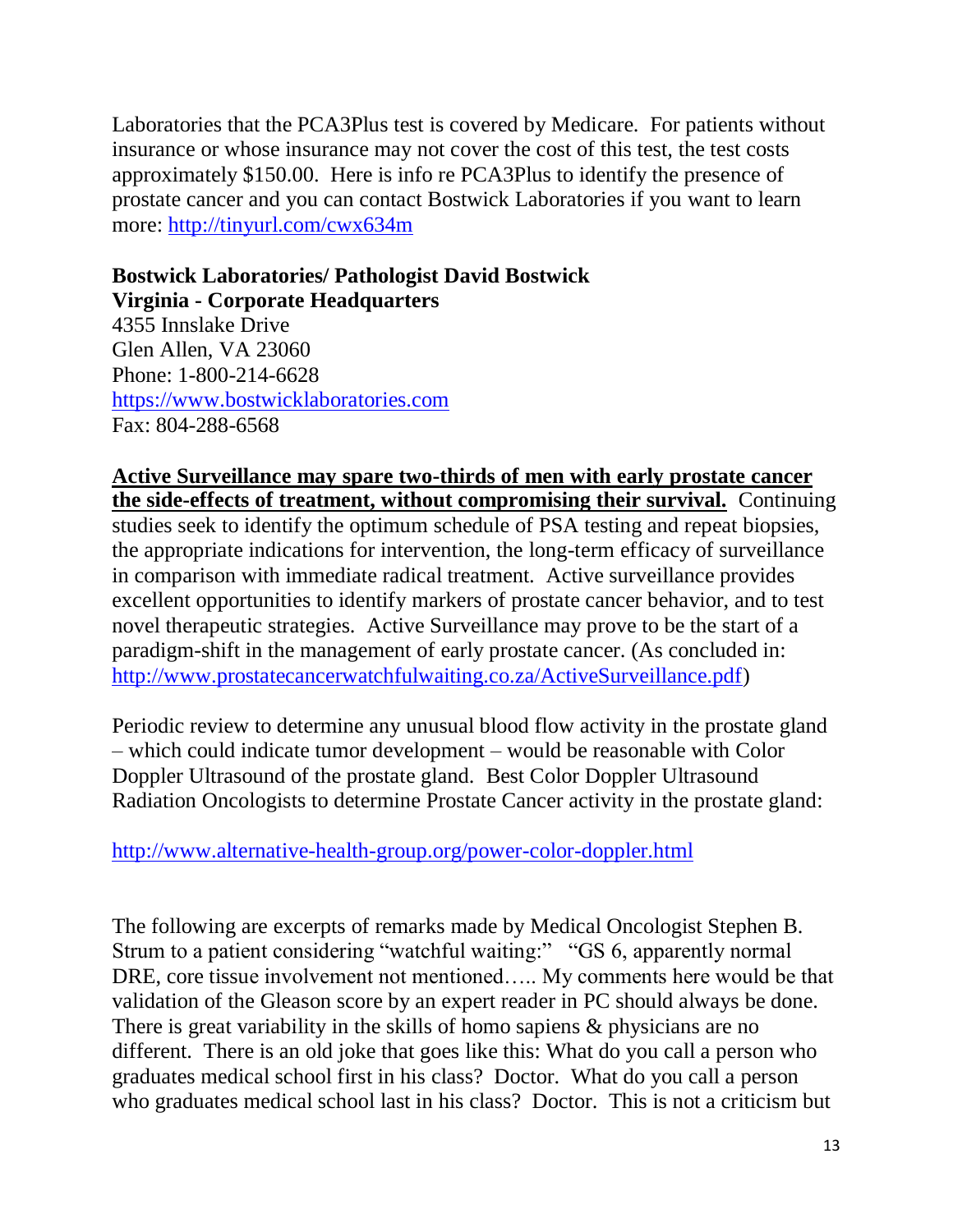a reality that human talent follows a bell-shaped curve. As someone who was trained in hematopathology—the pathology of lymph nodes, bone marrow & spleen--I have seen gigantic variations in the skill levels of pathologists submitting tissue for second opinion at a major university in which I trained. Secondly, watch & wait is a stupid concept since we have a finding (a diagnosis of a malignant disease) that should be signaling us that the system has a defect in it. It is a red flag that should tell us that attention needs to be given to avoid a greater injury. Therefore, the term watchful waiting (WW) or even the term I coined to supersede WW, AOS (Active Objectified Surveillance) should be abandoned, in my opinion. The term I would like to see used is Pro-Active Integrative Care (PIC). Maybe this should even be altered to PIM--Pro-active Integrative Management. What does this mean? The condition we think of as health depends on the health of interconnected units, similar to the circuitry of an electronic device with a host of connectors, transitors, resistors, capacitors  $\&$  the like. It is a Swiss watch with interconnecting gears, both small & large, but requiring the integrity of all to have the watch healthy & deliver accurate time. In the setting of a new diagnosis of PC, I routinely assess as many of these different "gears" or functions to make sure that none are out of balance. Almost invariably there are some findings that need fixing. For example: Bone integrity as measured by QCT bone density, Deoxypyridinoline (DPD) along with the history of use of exercise or not. Lipid status in the form of a NRM LipoProfile (newest & best test) or VAP cholesterol (excellent test for lipid status now superceded by the NRM LipoProfile) or at least a basic lipid panel consisting of cholesterol, LDL, HDL, & TG (triglyceride) levels. Vit D status as measured by at least 25-OH D3 levels which are abnormally low in 80-90% of all men with PC that have consulted with me. Omega 3 fatty acid & omega-6 fatty acid status which affects production of prostaglandins & leucotrienes which can stimulate PC growth. The best test for this is done via Mayo Medical Labs and is called an EFA (essential fatty acid profile) (12-14 hour fast and no alcohol for 24 hours before blood draw).

Other factors which affect health & interact with PC include thyroid status as measured by usTSH (ultra-sensitive thyroid stimulating hormone), Free T4 & T3 & RT3; homocysteine (HCY) & hsCRP (hypersensitive C-reactive protein) as well as sensitive tests of renal function which are almost always ignored which include random urine ratio of albumin to creatinine or the most sensitive test of renal function called Cystatin C. When we do not ignore these issues, even decades before a diagnosis of PC is made, we fine tune the health of the patient and avert problems later on. The above approach is real & significant in light of articles we see where the impact of total health is related to our treatment of PC. DRE (digital rectal examination). TRUSP (transrectal ultrasound of the prostate) at intervals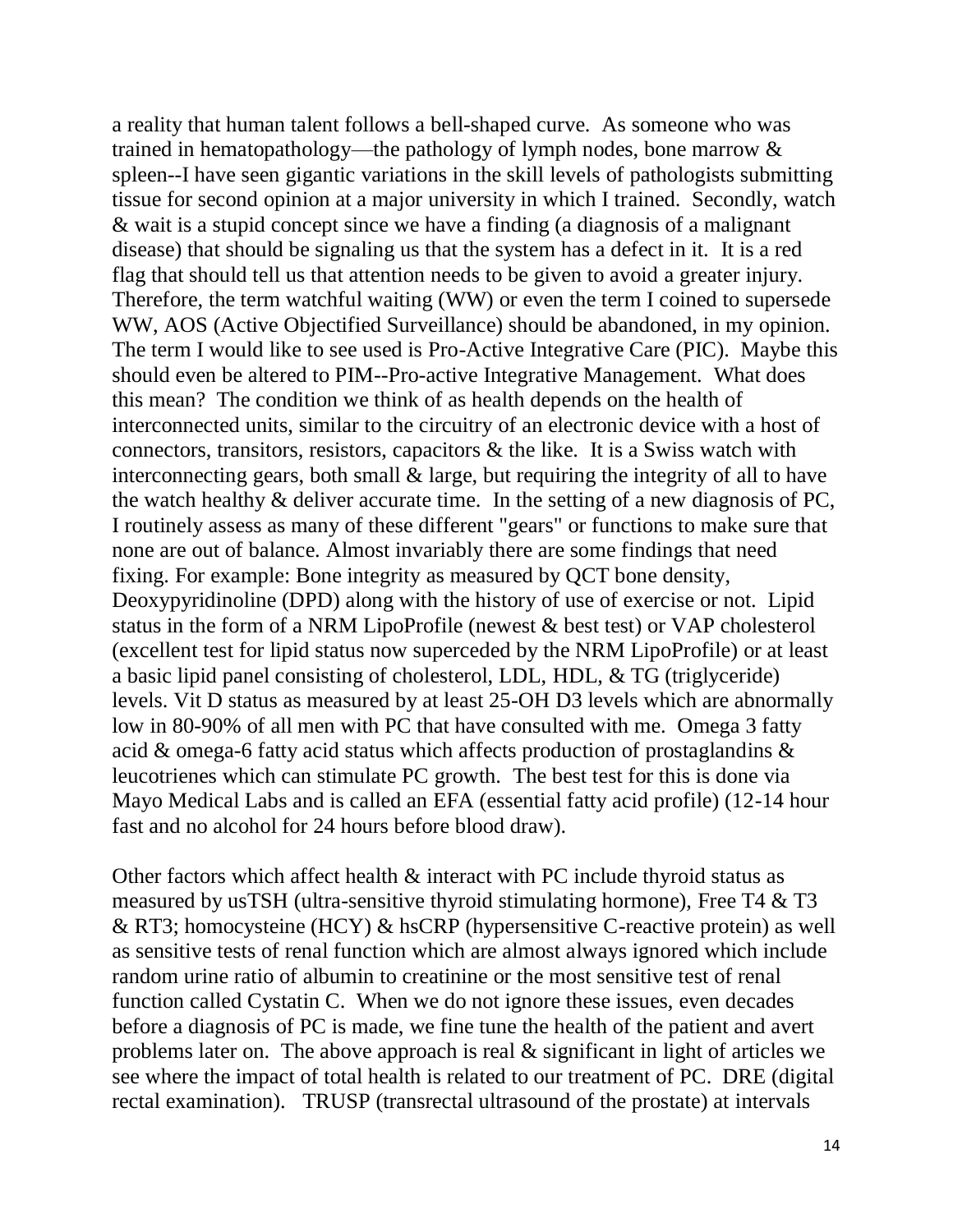perhaps of every year to 2-3 years pending stability. Endorectal MRI with or without spectroscopy if item above not done or if you wish further imaging input. PAP (Prostatic Acid Phosphatase) every 2 years to make sure that a PC confined to the prostate is not approaching a critical PAP threshold of 3.0 or higher which confers a poorer prognosis in the face of RP, or any form of RT." (My note: Point being, despite opting to delay treatment, it is important to look into other diagnostics to correct what may be other health deficiencies as well as continue close attention with diagnostics to be aware should one's PC suddenly show aggressive development.)

The following are important methods of insuring that the anterior as well as the top of the prostate gland are appropriately biopsied, particularly when a biopsy fails to identify prostate cancer despite DRE findings or elevated PSA.

Hidden tumours located on the top and anterior of the prostate evade traditional diagnostic procedures, including ultrasound guided needle biopsy.

The following regards the anterior of the prostate:

[http://www.ncbi.nlm.nih.gov/pubmed/21341573?s\\_cid=pubmed](http://www.ncbi.nlm.nih.gov/pubmed/21341573?s_cid=pubmed)

More in this regard: <http://www.ncbi.nlm.nih.gov/pubmed/12508755>

Following, regarding "Hidden Prostate Cancer Tumours Evade Treatment," is found in this URL: **<http://tinyurl.com/ykyqjgt>**

Canadian researchers have found that some hidden prostate cancer tumours cannot be diagnosed with the current procedures. Researchers at Toronto University say their findings explain why some men with elevated prostate specific antigen (PSA) levels who are carefully monitored and undergo repeated negative biopsies still develop aggressive prostate cancer. They say these hidden tumours located on the top of the prostate evade traditional diagnostic procedures, including ultrasound guided needle biopsy. In their research, published Thursday in the British Journal of Urology International, the Canadians say that magnetic resonance imaging (MRI) is the best tool to reveal such tumours. As part of their research, a team of urologists, surgeons, radiologists and pathologists studied 31 patients who had positive biopsy results and tumours on top of their prostate as shown on MRI. They found that MRI was able to help diagnose hidden prostate tumours 87 percent of the time. "Our findings identify a specific high-risk group who tumours are difficult to diagnose because of location. These men benefit from MRI which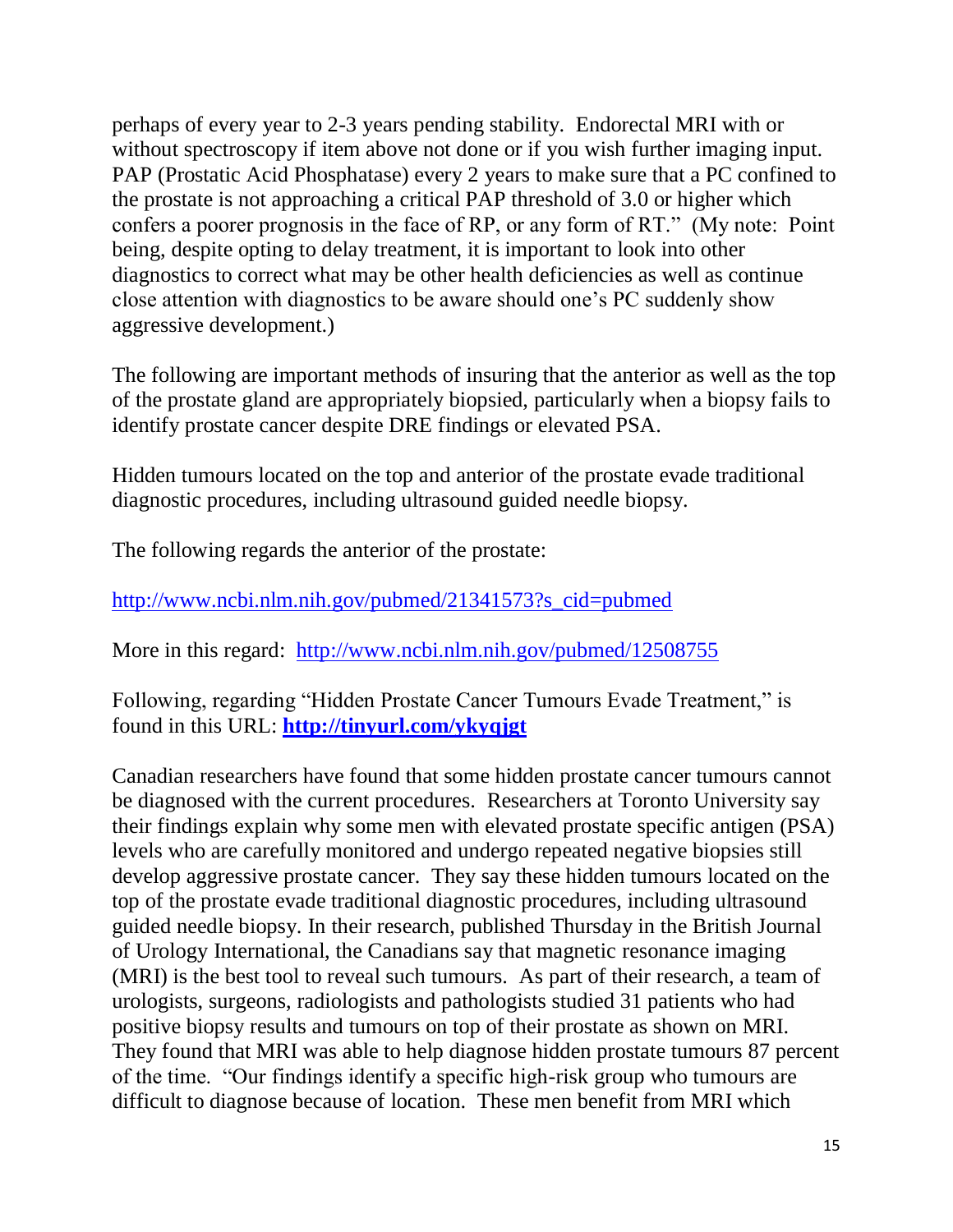guides the biopsy procedure with a high degree of accuracy," said study author Nathan Lawrentschuk, urologic oncology fellow at the university. "The research team call the clinical presentation of elevated PSA and repeated negative biopsy results 'prostate evasive anterior tumour syndrome' (PEATS)," he added. Lead researcher Neil Fleshner said: "Knowing about PEATS may also be important for men already on 'active surveillance' – patients with slow-growing prostate cancer who are being regularly monitored through PSA and biopsy. "Every man does not need an MRI, but knowing about PEATS will help identify those who do."

A similar MRI procedure, VividLook, provides a very similar improvement of imaging the prostate gland to identify tumor location for more appropriate targeting of needles during biopsy. See: <http://www.icadmed.com/products/prostate/documents/VividLookCaseStudy.pdf> or try<http://tinyurl.com/3jq7svp>

INVIVO's DynaTRIM is yet another form of biopsy needle targeting with MRI. See:

<http://www.invivocorp.com/education/whattoexpect.php>

and the following lists physicians, their comments, and locations where this procedure is administered:

<http://www.invivocorp.com/clinical/doctestimonials.php>

From the foregoing, close attention to testing and monitoring diagnostics is of absolute importance by both the physician as well as by the patient. The importance to the patient is insuring that his physician is paying close attention by scheduling necessary testing and monitoring. And for those men whose PSA is elevating despite usual biopsy procedures failing to identify the presence of tumor development, it would be prudent to seek out a physician and facility that provides one of the procedures identified in the previous few paragraphs.

This paper from Johns Hopkins Medical Center in Baltimore, if still available online, supports, but in much less detail, all the foregoing: <http://tinyurl.com/ab3h2hy>

Here is a paper claiming that brisk walking can curtail prostate cancer growth in men with low grade (more so Gleason 3+3/6), early developing prostate cancer,